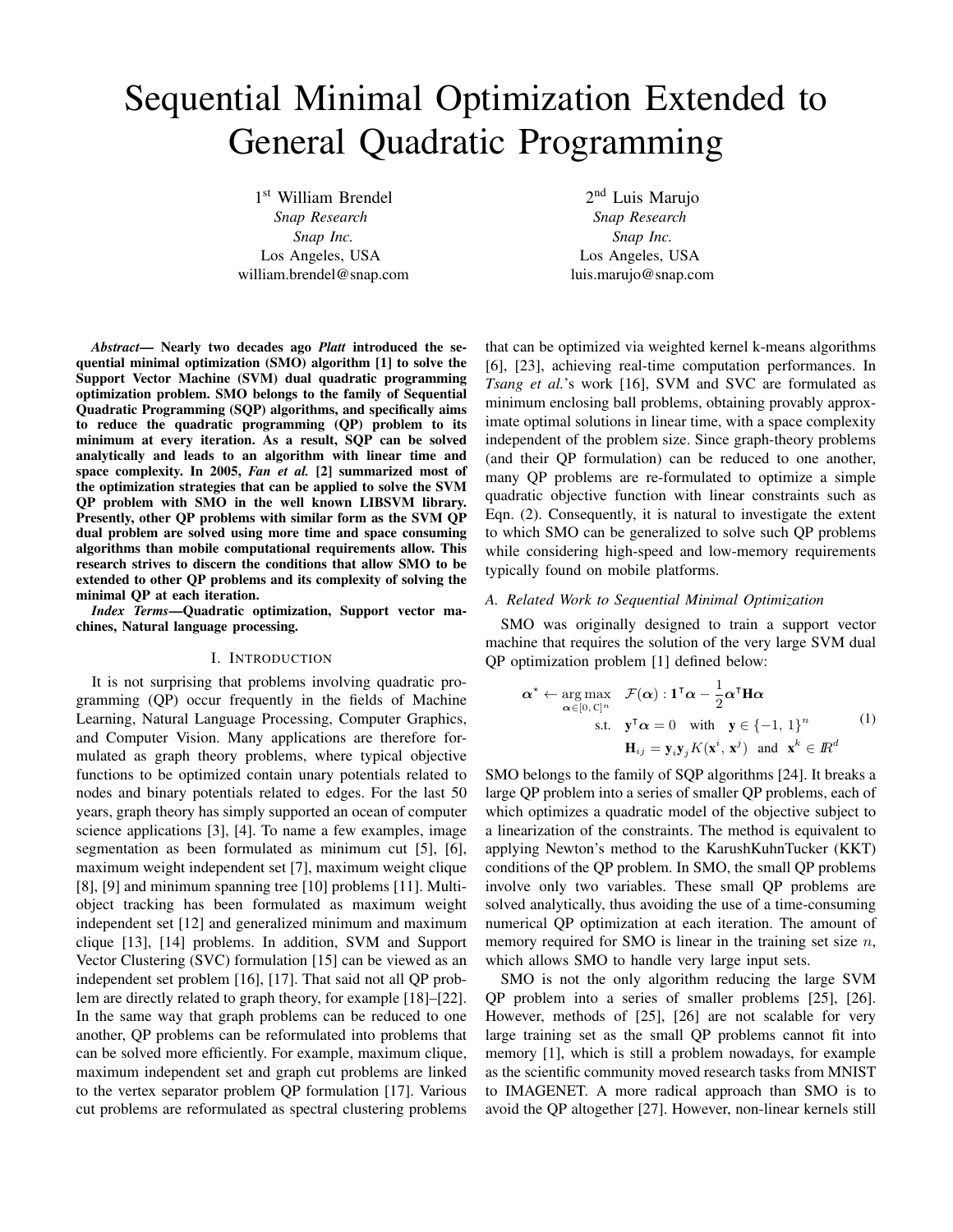require the inversion of an  $n \times n$  matrix. SMO is also closely related to a family of optimization algorithms called Bregman methods [28] or row-action methods [29]. These methods solve convex programming problems with linear constraints. They are iterative methods where each step projects the solution at each iteration onto each constraint. However, as stated in [1], unmodified Bregman methods cannot solve general nonconvex QP problems with linear equality constraints directly. Other algorithms with analytical solutions for the small QP problems, like in [8], [30], could also be extended to solve the SVM QP formulation or more generally Eqn. (2). However, SMO presents a unique advantage: the direction in which the solution is updated at each iteration is extremely sparse (involving only two variables). Consequently, SMO reduces the time complexity of the overall process from  $O(n^2)$  for standards algorithms to  $O(n)$  while maintaining a linear space complexity. When the final solution is assumed to be sparse, SMO only focuses on optimizing the few dimensions that are not null. However, when the final solution is known to be dense, it optimizes only the best two dimensions at each iteration, leading to a sub-optimum solution. While we can always use other SQP algorithms [24], we offer in this paper a solution to escape poor local optimum. An extensive study on SMO applied to SVM can be found in [31]. We summarize the main contributions of the paper below.

## *B. Contributions*

In the context of SVM, SMO was already extended, for example, to learn jointly support vectors and kernels [32]. This paper aims at extending SMO to the general form of QP described in Eqn. (2). More precisely: (1) We prove that the complexity of the smallest possible problem to be optimized at each iteration depends on the number of independent linear equality constraints. (2) We prove that optimizing the small problem at each iteration is equivalent to analytically solving a linear system and a bounded D-dimensional conic equation. (3) We extend the notion of a working set [2], [26] in order to escape local sub-optimal solutions. (4) We extend the notion of dimension selection [2], [30] to the general form of QP in Eqn. (2). (5) We show that SMO can be applied to QP problems other than the dual formulation of SVM and SVC, like document summarization. Below, we conclude our introduction with the set of notations and definitions used throughout the paper. For the remaining parts of the paper, we detail our contributions, focus on selected applications, demonstrate the results of our experiments, and finally present the conclusions.

# *C. Notations and definitions*

Vectors and matrices are noted in bold, and matrices are in capital letters.  $x_i$  and  $C_{ij}$  are values at position i and j in vector **x** and matrix **C**.  $C_j$  is the j<sup>th</sup> column of **C**,  $C_j$  $\frac{1}{j}$  is the  $j<sup>th</sup>$  row of C. F is an objective function to be optimized with respect to **x**,  $\mathbf{x}^{(t)}$  represents the solution at iteration t and  $x^*$  the final solution when the KKT conditions are met. In the remaining part of the paper we simplify the notation:  $\mathcal{F} = \mathcal{F}(\mathbf{x}), \ \mathcal{F}^{(t)} = \mathcal{F}(\mathbf{x}^{(t)}), \ \mathcal{F}^* = \mathcal{F}(\mathbf{x}^*), \ \delta \mathcal{F}^{(t)} = \delta \mathcal{F}^{(t)}(\delta \mathbf{x})$  and  $\delta x = x^{(t+1)} - x^{(t)}$ . We denote by  $\nabla \mathcal{F}$  the gradient of  $\mathcal{F}$  with respect to **x** and by  $\delta \mathcal{F}^{(t)} = \mathcal{F}^{(t+1)} - \mathcal{F}^{(t)} = \mathcal{F}(\mathbf{x}^{(t+1)}) - \mathcal{F}(\mathbf{x}^{(t)})$ the objective function of the small QP problem at iteration  $t$ . In the following **x**,  $\mathbf{x}^{(t)}$ ,  $\mathbf{x}^*$  and  $\delta \mathbf{x} \in \mathbb{R}^n$ .  $\mathbf{D}_{\mathbf{x}} = diag(\mathbf{x})$  is the diagonal matrix where  $(D_x)_{ii} = x_i$ . We define  $S = \{i_k\}_{k=1}^K$ as a set of K indices  $i_k \in \{1, n\}$ . We define the operator  $(.)_{\mathcal{S}}$  so that  $\mathbf{C}_{\mathcal{S}} = [\mathbf{C}_{i_1},...,\mathbf{C}_{i_k}] \in \mathbb{R}^{m \times K}$  is the matrix made of K columns of C, with  $(C_{\mathcal{S}})_k = C_{i_k}$ . Respectively  $\mathbf{C}_{\mathcal{S}\mathcal{S}} = (\mathbf{C}_{\mathcal{S}}^\mathsf{T})_{\mathcal{S}}^\mathsf{T} \in I\!\!R^{K \times K}$  and  $\mathbf{x}_{\mathcal{S}} = [\mathbf{x}_{i_1}, \dots, \mathbf{x}_{i_K}]^\mathsf{T} \in I\!\!R^K$ .

Definition 1. *We call* Row(*C*) *the vector space spanned by the rows of C, and rank*(*C*) =  $\vert \mathcal{Row}(C) \vert$  *is the dimension*  $Row(C)$ *, i.e. the number of independent rows of C.*

**Definition 2.** We call  $Ker(C) = \{x \in \mathbb{R}^n | Cx = 0\}$  the null *space of C, and nullity*(*C*) =  $|\text{Ker}(C)|$ *. Then*  $n = \text{rank}(C)$  + *nullity* $(C)$ *.* 

#### II. PROBLEM SETUP

We aim to generalize SMO to optimize the QP problem:

$$
\mathbf{x}^{\star} \leftarrow \underset{\mathbf{x} \in [r, R]^n}{\text{optimize}} \quad \mathcal{F} : \mathbf{x}^{\mathsf{T}} \mathbf{A} \mathbf{x} + \mathbf{b}^{\mathsf{T}} \mathbf{x} \quad \text{s.t.} \quad \mathbf{C} \mathbf{x} = \mathbf{d} \tag{2}
$$

where  $C \in \mathbb{R}^{m \times n}$  and  $Cx = d$  forms a *"non-overconstrained"* system. Inequality constraints of the form  $Cx \leq$ **d** can be directly added to the objective function  $\mathcal F$  via Lagrangian multipliers [33], this solving a dual QP problem of the same form as Eqn. (2). The problem can also be reformulated using slack variables, leaving only equality constraints [33]. The iterative formulation of Eqn. (2) aims at solving:

$$
\delta \mathbf{x}^* \leftarrow \text{ optimize} \quad \delta \mathcal{F}^{(t)} : \delta \mathbf{x}^\mathsf{T} \mathbf{A} \delta \mathbf{x} + \nabla \mathcal{F}^{(t)\mathsf{T}} \delta \mathbf{x}
$$
\ns.t.  $\mathbf{C} \delta \mathbf{x} = \mathbf{0}, \ \mathbf{x}^{(t)} + \delta \mathbf{x} \in [r, R]^n$   
\nand  $\nabla \mathcal{F}^{(t)} = (\mathbf{A} + \mathbf{A}^\mathsf{T}) \mathbf{x}^{(t)} + \mathbf{b}$  (3)

where we assume that  $\mathbf{x}^{(0)}$  is initialized so that  $\mathbf{C}\mathbf{x}^{(0)} = \mathbf{d}$ , and  $\mathbf{x}^{(t+1)} \leftarrow \mathbf{x}^{(t)} + \delta \mathbf{x}^*$ . The goal of SMO is to constrain  $\delta \mathbf{x}$  to be extremely sparse so that Eqn. (3) can be solved analytically. While traditional formulation would control the sparsity of  $\delta x$  by incorporating an additional constraint like  $\|\delta x\|_1 < \nu$ , SMO explicitly controls the sparsity of  $\delta x$  via a set S of K indices:

$$
\delta \mathbf{x}_{\mathcal{S}^*}^* \leftarrow \text{ optimize} \quad \delta \mathcal{F}_{\mathcal{S}}^{(t)} : \delta \mathbf{x}_{\mathcal{S}}^\top \mathbf{A}_{\mathcal{S}\mathcal{S}} \delta \mathbf{x}_{\mathcal{S}} + \nabla \mathcal{F}_{\mathcal{S}}^{(t) \top} \delta \mathbf{x}_{\mathcal{S}}
$$
\n
$$
\text{s.t.} \quad \mathbf{C}_{\mathcal{S}} \delta \mathbf{x}_{\mathcal{S}} = \mathbf{0}, \ \mathbf{x}_{\mathcal{S}}^{(t)} + \delta \mathbf{x}_{\mathcal{S}} \in [r, R]^K \tag{4}
$$
\n
$$
\text{and} \quad \nabla \mathcal{F}_{\mathcal{S}}^{(t)} = ((\mathbf{A} + \mathbf{A}^\top) \mathbf{x}^{(t)} + \mathbf{b})_{\mathcal{S}}
$$

In [1], [2], the later system is first optimized with respect to S, and then with respect to  $\delta x$ . The update rule is then  $\forall i_k \in S^{\star}, \mathbf{x}_{i_k}^{(t+1)} \leftarrow \mathbf{x}_{i_k}^{(t)} + (\boldsymbol{\delta} \mathbf{x}_{\mathcal{S}^{\star}}^{\star})_k$ . In summary, designing a SMO algorithm involves 3 steps: we need (i) to fix the number of indices  $K = |\mathcal{S}|$ , (ii) to design a heuristic to select the best set of indices  $S^*$ , and (iii) to solve Eqn. (4) analytically with respect to  $\delta x_{\mathcal{S}^*}$  once  $\mathcal{S}^*$  is found.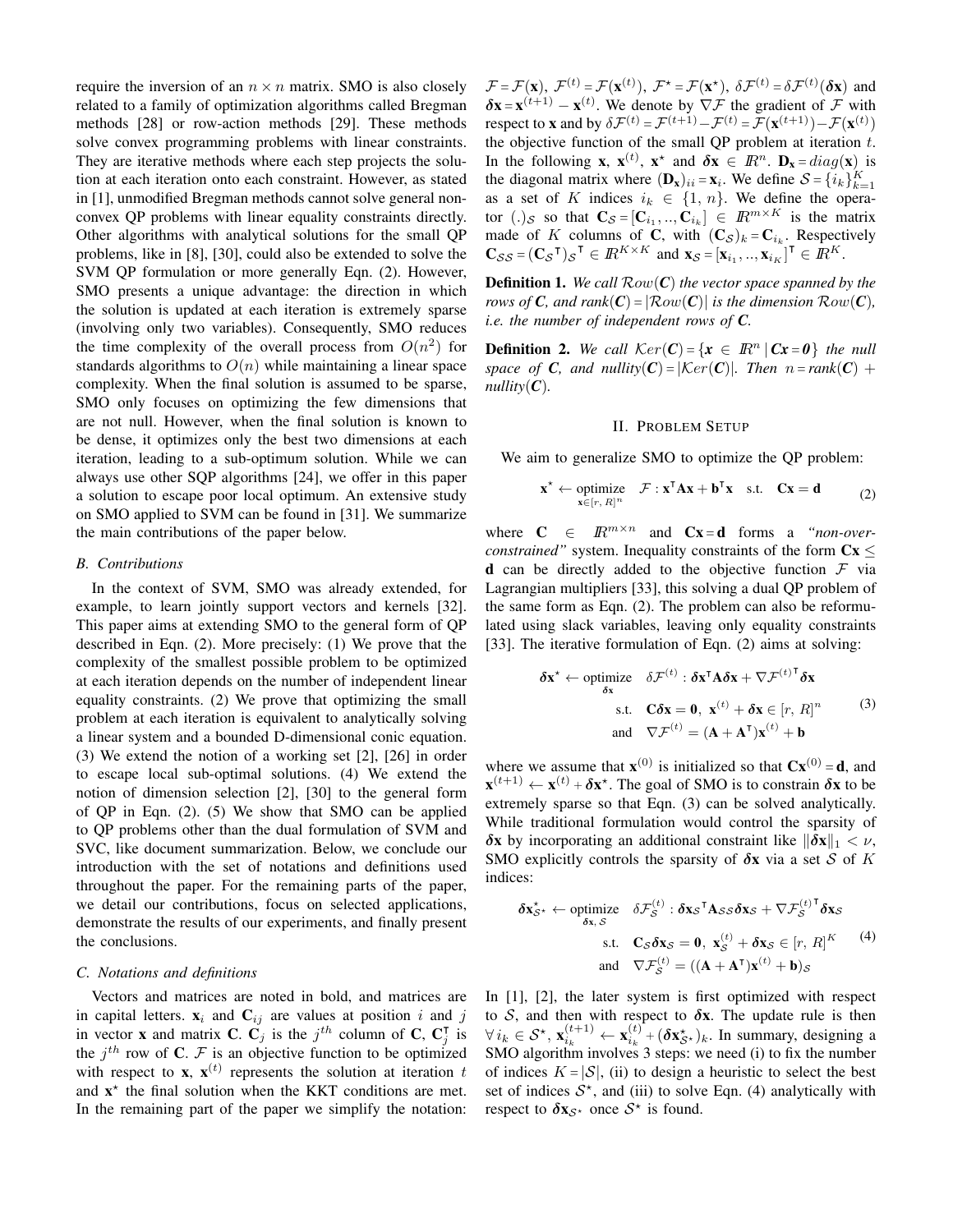## III. FINDING THE MINIMAL QP PROBLEM SIZE

The minimal QP size is directly related to *K*, the number of indices in  $S$ . In the context of solving the SVM dual Eqn. (1), [1] fixed  $K = 2$ . If we add a sparsity constraint  $1^{\mathsf{T}} \alpha = \nu$  to Eqn. (1) to have fewer support vectors, the linear constraints are summarized by the system  $C\alpha = d$  with  $C = [y, 1]^T = \begin{bmatrix} -1 & -1 & \cdots & 1 & 1 \\ 1 & 1 & \cdots & 1 & 1 \end{bmatrix}$  and  $d = [0, \nu]^T$ . However, if we maintain  $K = 2$  and if we inadvertently pick the index set S such that  $C_S = \begin{bmatrix} -1 & 1 \\ 1 & 1 \end{bmatrix}$  then  $C_S \delta x_S = 0 \Rightarrow \delta x_S = 0$ , since the columns of  $C$  are orthogonal, hence independent. This means the iterative system becomes stationary and the solution may never converge to an optimum. Previous research [2] solved the issue by selecting  $S = \{i_1, i_2\}$  so that  $y_{i_1} = y_{i_2}$ , and extended the selection of  $K$  to any matrix  $C$ .

Lemma 1. *Let* K *be the number indices in* S *needed to optimize Eqn.* (4)*.*  $rank(C) \leq n-1 \Rightarrow K \geq rank(C) + 1$ .

*Proof.*  $K \leq n$ , hence rank $(C_{\mathcal{S}}) \leq \text{rank}(C)$  as we may have removed some of the independent columns of C during the projection onto the dimensions selected by  $S$ . This leads to rank $(C_S) \le$  rank $(C) \leq K-1$ . Based on Def. 2, we have  $C_S \in \mathbb{R}^{m \times K} \Rightarrow K = \text{nullity}(C_S) + \text{rank}(C_S)$ . Hence nullity( $C_S$ ) = K – rank( $C_S$ ) ≥ rank( $C_S$ ) + 1 – rank( $C_S$ ) leading to nullity( $C_S$ )  $\geq$  1. This means that  $\forall S$  with  $|S| = K$ ,  $\exists \delta \mathbf{x}_{S}^{\star} \in \mathcal{K}er(\mathbf{C}_{S})$  such that  $\delta \mathbf{x}_{S}^{\star} \neq \mathbf{0}$ and  $\delta x_{\mathcal{S}}^*$  is an optimizer of Eqn. (4) for a fixed  $\mathcal{S}$ , i.e. the system Eqn. (4) is not stationary until it reaches an optimum.  $\Box$ 

Note that when rank $(C) = n$ , we can directly solve  $\mathbf{x}^* = \mathbf{C}^{-1} \mathbf{d}$  if  $\forall i \in \{1, n\}, \mathbf{x}_i^* \in [r, R]$  (otherwise no valid solution exists). When C is full rank, we can get  $C^{-1}$  analytically by using the Jordan-Gauss elimination method. In addition, we show in the supplemental material that Eqn. (4) can be reformulated so that  $K > 1$  by parameterizing  $\delta x$  as a linear combination of vectors spanning  $Ker(C)$ . However, it is computationally expensive when  $|\mathcal{K}er(\mathbf{C})|$  is large.

#### IV. DIMENSION SELECTION AND WORKING SET

Once we have chosen  $K$ , we need to find the set  $S = \{i_k\}_{k=1}^K$  before optimizing Eqn. (4) with respect to  $\delta x_S$ . [2], [26] introduced the notion of "working set" related to the most violating pairs and second order information. Both are linked to the first and second order approximation of the objective function  $\mathcal{F}$ . [30] also chooses the dimensions to be optimized based on the highest gradient magnitude along a specific dimension. We propose the following heuristic to extend the notion of working set. At each iteration  $t$ , we maintain two sets, an active set  $S_A^{(t)}$  and an inactive set  $S_I^{(t)}$  $I^{(\iota)}$ . Let  $\nabla \mathcal{F}^{(t)}$  be the gradient of the objective function at time t, and  $\eta_i^*$  be the best potential displacement along the  $i^{th}$ direction of the gradient:

$$
\eta_i^{\star} \leftarrow \underset{\eta_i}{\text{ optimize}} \ \eta_i \nabla \mathcal{F}_i^{(t)} \Leftrightarrow w^{\star} \leftarrow \underset{w=r \text{ or } R}{\text{ optimize}} (w - \mathbf{x}_i^{(t)}) \nabla \mathcal{F}_i^{(t)}
$$
\n
$$
\text{with} \quad \eta_i^{\star} = w^{\star} - \mathbf{x}_i^{(t)} \ \text{and} \ \nabla \mathcal{F}_i^{(t)} = ((\mathbf{A} + \mathbf{A}^{\mathsf{T}})\mathbf{x}^{(t)} + \mathbf{b})_i \tag{5}
$$

# Algorithm 1 Initializing S with the first  $K - 1$  indices

1: function INITWORKINGSET(x,  $\nabla \mathcal{F}(\mathbf{x})$ ,  $\rho$ )<br>2:  $(\mathcal{S}_A, \mathcal{S}_I) \leftarrow (\{\emptyset\}, \{\emptyset\})$ 2:  $\begin{cases} (\mathcal{S}_A, \mathcal{S}_I) \leftarrow (\{\varnothing\}, \{\varnothing\}) \\ \mathbf{x} \in \mathbb{R}^n \end{cases}$  $\mathbf{v} \in I\!\!R^n$ 4: **for**  $i \leftarrow 1$  to n **do** 5:  $\left| \begin{array}{cc} & w^* \leftarrow \text{ optimize} (w - \mathbf{x}_i) \nabla \mathcal{F}(\mathbf{x})_i \end{array} \right|$  $\mathbf{w}_i \gets (w^{\texttt{w=rot}\,R} \nabla \mathcal{F}(\mathbf{x}_i))$ 7: if  $\mathbf{v}_i \neq 0$  then  $S_A \leftarrow S_A \cup i$ <br>8: if  $\mathbf{v}_i \neq 0$  then  $S_A \leftarrow S_A \cup i$ else  $\mathcal{S}_I \leftarrow \mathcal{S}_I \cup i$ 9:  $\vert$  if  $|\mathcal{S}_A| > K$  then 10:  $\left\{\n\begin{array}{c}\n\mathcal{S} \leftarrow \{i_k\}_{k=1}^{K-1-\rho} \text{ s.t. } \left|\mathbf{v}_{i_k}\right|_{k \leq K-\rho} \geq \left|\mathbf{v}_{i_l}\right|_{l \geq K-\rho} \\
\text{for } i \leftarrow 1 \text{ to } \rho \text{ do } \mathcal{S} \leftarrow \mathcal{S} \cup \text{random } i \\
i \in \mathcal{S}_A \setminus \mathcal{S}\n\end{array}\n\right\}$ 12: else 13:  $\begin{array}{ccc} \vert & \vert & \mathcal{S} \leftarrow \mathcal{S}_A \end{array}$ 14: **for**  $i \leftarrow 1$  to  $K - 1 - |\mathcal{S}_A|$  **do**  $\mathcal{S} \leftarrow \mathcal{S} \cup \text{random } i$  $i \in S_I$ 15:  $relurn S$ 

In other words, when the QP is maximized, we pick  $\eta_i^*$  such i that  $\eta_i^* \nabla \mathcal{F}_i^{(t)} \geq 0$ , and when the QP is minimized we pick  $\eta_i^*$ such that  $\eta_i^* \nabla \mathcal{F}_i^{(t)} \leq 0$ . Then we define  $\mathcal{S}_A^{(t)} = \{i_k\}$  such that  $\eta_{i_k}^{\star} \nabla \mathcal{F}_{i_k}^{(t)} \neq 0$  and  $\mathcal{S}_I^{(t)} = \{j_l\}$  such that  $\eta_{j_l}^{\star} \nabla \mathcal{F}_{j_l}^{(t)} = 0$ . The first  $K - 1$  indices of S are chosen among  $S_A^{(t)}$  and the last index is chosen among  $S_A^{(t)} \cup S_I^{(t)}$ . When  $|S_A^{(t)}| \leq K-1$ , all the indices of  $S_A^{(t)}$  are part of S and the remaining  $K-1-|S_A^{(t)}|$ indices are picked randomly from  $S_I^{(t)}$  $|S_A^{(t)}| > K-1,$ <br> $|S_A^{(t)}| > K-1,$ we pick the best  $K-1-\rho$  indices  $i_k \in S_A^{(t)}$  corresponding to the largest  $|\eta_{i_k}^{\star} \nabla \mathcal{F}_{i_k}^{(t)}|$ . The other  $\rho$  indices are picked randomly in  $S_A^{(t)}$ . While randomizing a portion of the indices for  $S_A^{(t)}$  may slow down the convergence rate a little bit, it prevents falling into poor local optimum. Typically we choose  $\rho \ll |\mathcal{S}_A^{(t)}|$ . Note that when  $\mathbf{x}^{(0)}$  is sparse and when  $\mathbf{x}^*$  is expected to be sparse,  $|S_A^{(t)}|$  decreases quickly, reducing the search space for S dramatically. For the last index  $i<sub>K</sub>$ , we run a search over all the unpicked indices and retain the one that offers the best optimizer  $\delta x_{\mathcal{S}\cup i_{K}}$  of Eqn. (4). Our heuristic generalizes [2], [30] as it not only introduces a random selection process in order to avoid poor local optimum, but also takes into account the potential displacement  $\eta^*$  along each gradient direction. For  $\rho = 0$ ,  $\eta = \pm 1$  and  $K \leq 2$ , our heuristic is equivalent to the one in [2], [30]. Our working set selection algorithm for the first  $K-1$  indices is summarized in Alg. 1.

Eqn. (3) can also be reformulated to avoid the working set selection process, leading to the next lemma:

Lemma 2. *Eqn.* (3) *can be reformulated in the null space of the constraints so that*  $K > 1$ *.* 

*Proof.* Let  $|\text{Ker}(\mathbf{C})| = D$  and  $\mathbf{U} \in \mathbb{R}^{n \times D}$  such that the columns  $\{u_i\}_{i=1}^D$  of U span  $Ker(C)$ . We can parametrize  $\delta x = U\alpha$  since  $C \delta x = 0 \Leftrightarrow \delta x \in \mathcal{K}er(C)$ . Then Eqn. (3) becomes:

α

$$
\mathbf{r}^* \leftarrow \underset{\alpha}{\text{optimize}} \quad \alpha^{\mathsf{T}} \mathbf{U}^{\mathsf{T}} \mathbf{A} \mathbf{U} \alpha + (\mathbf{A} \mathbf{x}^{(t)} + \mathbf{A}^{\mathsf{T}} \mathbf{x}^{(t)} + \mathbf{b})^{\mathsf{T}} \mathbf{U} \alpha
$$
\n
$$
\text{s.t.} \quad r \leq \mathbf{x}_i^{(t)} + (\mathbf{U}\alpha)_i \leq R \quad \forall i \in \{1, n\}
$$
\n
$$
(6)
$$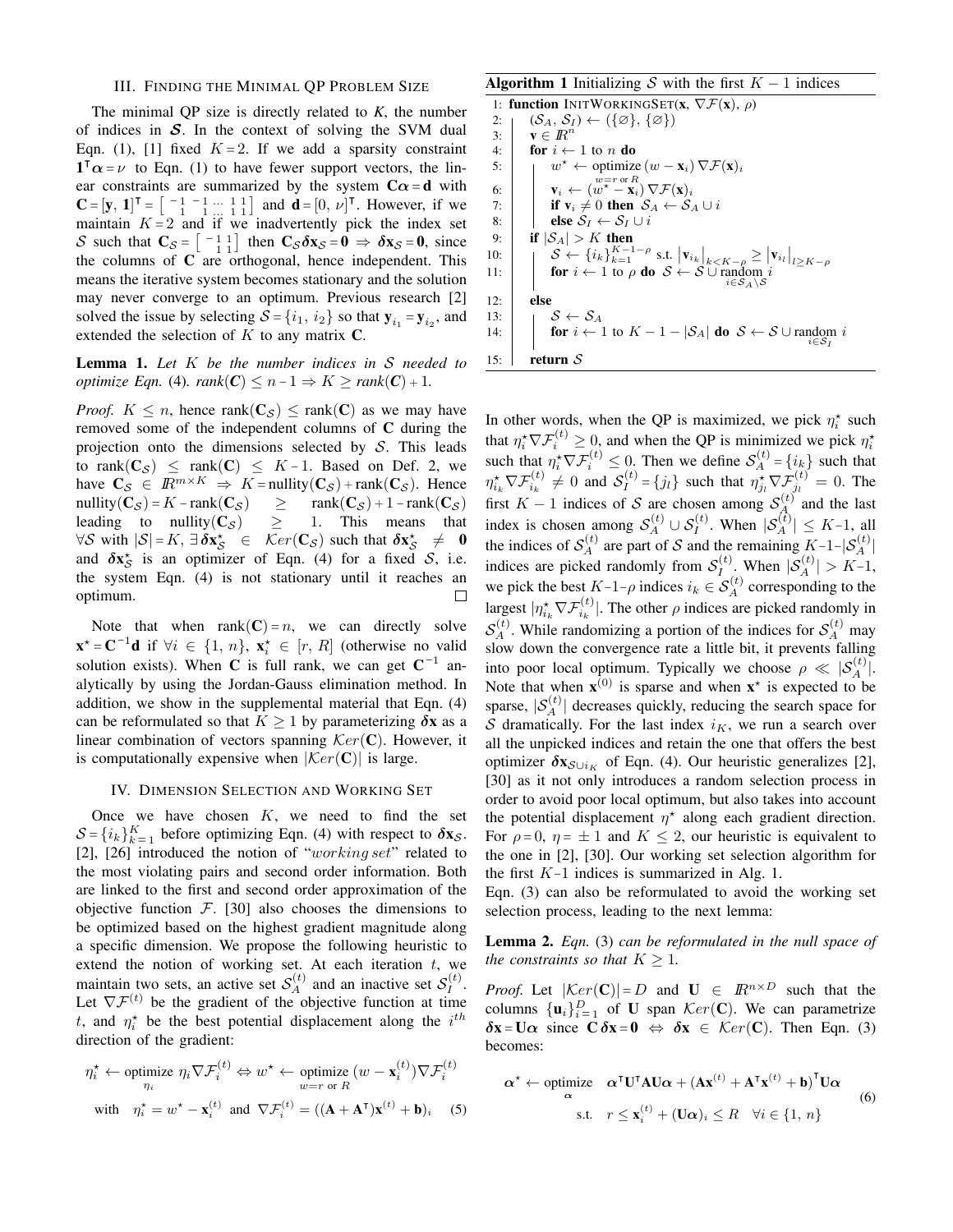Indeed  $\forall \alpha \in \mathbb{R}^D$ , CU $\alpha = 0$ , i.e. CU = 0 by construction. From Lemma 1  $CU = 0 \Leftrightarrow \text{rank}(CU) = 0 \Rightarrow K \ge 1$ . П

The downside of this reformulation is that we need to pay the space and computation price of processing  $U$  and  $U^{\dagger}AU$ , unless  $A$  is extremely sparse or  $D$  extremely low. One clear advantage is when  $D = |\mathcal{K}er(C)| \leq 2$ , optimizing Eqn. (6) is equivalent to optimizing a bounded D-dimensional conic equation, as demonstrated by Eqn. (13) and Eqn. (15) that have closed form solutions (see next two sections).

### V. SOLVING THE MINIMAL QP PROBLEM

Many applications (min/max clique, cut, independent set, etc) have constraints with rank(C)  $\leq$  1. Therefore, in the following we will show how to solve the small QP problem of Eqn. (4) for special cases where rank $(C) = 0$ , 1 and for the general case of rank(C)  $\geq$  2. In the future, we will set  $K = \text{rank}(\mathbf{C}) + 1.$ 

## *A. Special Case for rank* $(C) = 0$ ,  $K = 1$

rank(C) = 0 means the linear constraint  $Cx = d$  is removed from Eqn. (2). Since  $K = 1$ ,  $S = \{k\}$  and  $\delta x_S = \alpha \in \mathbb{R}$ . At each iteration  $t$  Eqn. (4) becomes:

$$
(k^{\star}, \alpha^{\star}) \leftarrow \text{ optimize} \quad \alpha^2 \mathbf{A}_{kk} + \alpha \left( \mathbf{A} \mathbf{x}^{(t)} + \mathbf{A}^{\mathsf{T}} \mathbf{x}^{(t)} + \mathbf{b} \right)_{k}
$$
  
s.t. 
$$
\mathbf{x}_{k}^{(t)} + \alpha \in [r, R]
$$
 (7)

We solve Eqn. (7) with respect to  $\alpha$  for every index  $k \in \{1, n\}$ . For each fixed k, Eqn. (7) reduces to optimizing a bounded second degree equation of the form  $\alpha^* \leftarrow$  optimize  $\beta \alpha^2 + \gamma \alpha$ , where alpha's bounds are defined as  $\alpha_{\min} = r - \mathbf{x}_k^{(t)}$  $\binom{t}{k}$  and  $\alpha_{\text{max}} = R - \mathbf{x}_k^{(t)}$  $k^{(t)}$ . The next section gives the closed form solution for  $\alpha^*$ . At iteration t, the complexity of solving Eqn. (7) is linear.

# *B. Special Case for rank*( $C$ ) = 1*,*  $K = 2$

With rank $(C) = 1$  the linear constraints in Eqn. (2) reduces to  $\mathbf{c}^T \mathbf{x} = \mathbf{d}$ , with  $\mathbf{c}$  and  $\mathbf{d} \in \mathbb{R}^n$ .  $\mathcal{S} = \{k, l\}$  and  $\delta \mathbf{x}_{\mathcal{S}} = [\alpha_k, \alpha_l]^T \in$  $I\!\!R^2$ . As described in Section IV, we first conduct a linear search to find  $k$ , then we perform a second linear search to find l,  $\alpha_k$  and  $\alpha_l$ . In order to find k we search the dimension that would lead to highest potential gradient magnitude along the dimension k, taking into account the bounds on  $\mathbf{x}_k \in [r, R]$ :

$$
k^* \leftarrow \underset{k \in \mathcal{S}_A^{(t)}}{\arg \max} \left\| \underset{w=r \text{ or } R}{\text{optimize}} (w - \mathbf{x}_k)(\mathbf{A}\mathbf{x} + \mathbf{A}^\mathsf{T}\mathbf{x} + \mathbf{b})_k \right\| \quad (8)
$$

With a high probability we keep  $k^*$ , and with a low probability we simply randomly pick  $k \in S_A^{(t)}$  such that  $|\eta \nabla \mathcal{F}(\mathbf{x})_k| \neq 0$ . We then perform a second linear search to find the second dimension l and the coefficients  $[\alpha_k, \alpha_l]$ :

$$
(l^*, \alpha_k^*, \alpha_l^*) \leftarrow \text{ optimize } \alpha_k^2 \mathbf{A}_{kk} + \alpha_l^2 \mathbf{A}_{ll} + \alpha_k \alpha_l (\mathbf{A}_{kl} + \mathbf{A}_{lk})
$$

$$
+ \alpha_k (\mathbf{A} \mathbf{x}^{(t)} + \mathbf{A}^\mathsf{T} \mathbf{x}^{(t)} + \mathbf{b})_k + \alpha_l (\mathbf{A} \mathbf{x}^{(t)} + \mathbf{A}^\mathsf{T} \mathbf{x}^{(t)} + \mathbf{b})_l
$$

s.t.  $\alpha_k \mathbf{c}_k + \alpha_l \mathbf{c}_l = 0$ , with  $\mathbf{x}_k^{(t)} + \alpha_k$  and  $\mathbf{x}_l^{(t)} + \alpha_l \in [r, R]$  (9)

First let's assume both  $c_{k,l}\neq 0$ . Solving the constraints gives:

$$
\alpha_k = -\frac{\alpha_l \mathbf{c}_l}{\mathbf{c}_k} \text{ and } \alpha_{min_l} \le \alpha_l \le \alpha_{max_l}
$$
  
where  $\alpha_{min_l} = \max\left(r - \mathbf{x}_l^{(t)}, \frac{(\mathbf{x}_k^{(t)} - W)\mathbf{c}_k}{\mathbf{c}_l}\right)$  (10)  
and  $\alpha_{max_l} = \min\left(R - \mathbf{x}_l^{(t)}, \frac{(\mathbf{x}_k^{(t)} - w)\mathbf{c}_k}{\mathbf{c}_l}\right)$ 

where  $(w, W) = (r, R)$  if  $c_k c_l > 0$  or  $(w, W) = (R, r)$  if  $c_k c_l$  < 0. Then, solving Eqn. (9) reduces to optimizing a bounded second degree equation of the form:

$$
(l^{\star}, \alpha_k^{\star}, \alpha_l^{\star}) \leftarrow \underset{l \neq k, \alpha_l}{\text{ optimize}} \quad \beta_l \alpha_l^2 + \gamma_l \alpha_l
$$
\ns.t.  $\alpha_l \in [\alpha_{\min_l}, \alpha_{\max_l}]$  and  $\alpha_k^{\star} = -\frac{\alpha_l^{\star} \mathbf{c}_l}{\mathbf{c}_k}$  (11)

Now let us assume that only one of the coefficients  $(c_k, c_l)$  is null. We deduce from the linear constraint that  ${\bf c}_k = 0 \Rightarrow \alpha_l = 0$ and  $c_1 = 0 \Rightarrow \alpha_k = 0$ . In both cases Eqn. (9) reduces again to optimizing a bounded second degree equation. Finally when  $[\mathbf{c}_k, \mathbf{c}_l]^T = \mathbf{0}$  Eqn. (9) reduces to optimizing a bounded conic equation. The closed form solutions for both the bounded second degree and the bounded conic equations are shown in Section VI.

# *C. General Case for rank*( $C$ ) > 2*,*  $K = rank(C) + 1$

As described in Section IV, our algorithm first estimates the  $K-1$  indices of S and next conducts a line search on the remaining dimension  $i_K$  while optimizing Eqn. (4) with respect to  $\delta x_{\mathcal{S}}$ . As a result, for every candidate index  $i_K$ , we simply need to optimize Eqn. (4) with respect to  $\delta x_S$ . This ensures that both  $i_K^*$  and  $\delta x_{S^*}^*$  will be chosen as the best optimizer of Eqn. (4) at the end.

**Lemma 3.** *If*  $K = rank(C) + 1$  *and rank* $(C_S) = \kappa$  *then the complexity of optimizing Eqn.* (4) with respect to  $\delta x_S$  is *reduced to the complexity of (i) solving the linear system*  $C_{\mathcal{S}}\delta x_{\mathcal{S}} = 0$  *and (ii) optimizing a D-dimensional bounded conic equation with*  $D = nullity(C_{S}) = rank(C) - \kappa + 1$ .

*Proof.*  $C_S$  ∈  $\mathbb{R}^{m \times K}$  hence from Def. 2 nullity( $C_S$ ) = K – rank( $C_S$ ) = rank( $C$ ) –  $\kappa$  + 1. Solving  $C_{\mathcal{S}} \delta x_{\mathcal{S}} = 0$  is equivalent to finding the vector space  $[\mathbf{u}_1, \ldots, \mathbf{u}_D]$  spanning  $\mathcal{K}er(\mathbf{C}_{\mathcal{S}})$ , with  $D = \text{nullity}(\mathbf{C}_{\mathcal{S}})$ . We can then parametrize  $\delta x_{\mathcal{S}} = \sum_{k=1}^{D} \alpha_k u_k$  and solve Eqn. (4) with respect to  $\alpha = [\alpha_1, \ldots, \alpha_D] \in \mathbb{R}^D$ :

$$
\boldsymbol{\alpha}^* \leftarrow \text{ optimize} \sum_{k=1}^{D} \alpha_k^2 \mathbf{A}_{i_k i_k} + \sum_{k=1,l=1}^{D} \alpha_k \alpha_l \mathbf{A}_{i_k i_l} + \sum_{k=1}^{D} \alpha_k \nabla \mathcal{F}_{i_k}^{(t)}
$$

s.t.  $\alpha_k \in [\alpha_{\min_k}, \alpha_{\max_k}]$  and  $\nabla \mathcal{F}^{(t)} = \mathbf{A} \mathbf{x}^{(t)} + \mathbf{A}^{\mathsf{T}} \mathbf{x}^{(t)} + \mathbf{b}$  (12)

Eqn. (12) is a D-dimensional bounded conic equation. П

For  $D=1$ , 2 we provide a closed form solution in Section VI. When  $D > 2$  we need to optimize iteratively the D−dimensional bounded conic equation, i.e. we need to solve a sub-OP problem of dimension  $D$ . Note that we can always randomly pick two linear combinations of vectors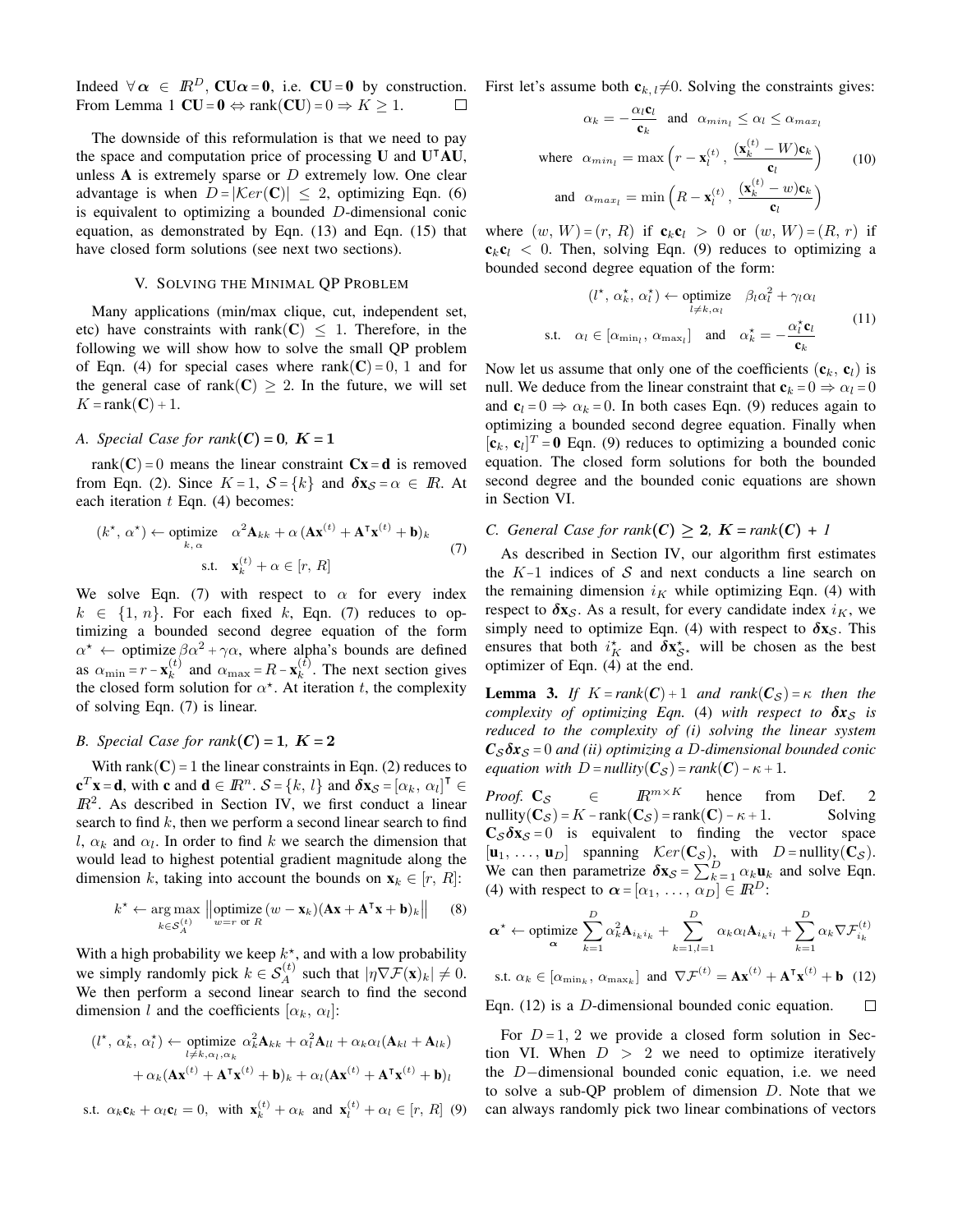in  $Ker(C<sub>S</sub>)$  and solve a bounded 2D conic equation, which is the equivalent of one optimization step in the random projection algorithm in [34]. Finally finding the vector space spanning  $Ker(C<sub>S</sub>)$  is done analytically via QR decomposition or SVD of  $C_S$ . Optimizing the D–dimensional bounded conic equation can be achieved with time complexity  $O(D)$  where the time complexity for the QR decomposition and Gram-Schmidt basis completion process is  $O(m^3 + m(K-m)^2)$  or for the SVD is  $O(m^2K + mK^2 + K^3)$ . Solving the small QP problem is summarized in Alg. 2 and our final SMO algorithm is described in Alg. 3.

Algorithm 2 Solve the small QP problem.

1: function SOLVESMALLQP(x,  $\nabla \mathcal{F}^{(t)}$ , A, C, S) 2: Find  $\{u_k\} \in \mathcal{K}er(C_{\mathcal{S}})$   $\Rightarrow$  Using for example QR on  $C_{\mathcal{S}}$ 3: Parametrize  $\delta x_{\mathcal{S}} = \sum u_k \alpha_{\mathcal{S}k}$ 

4: Solve Eqn. (4) w.r.t. the  $\{\alpha_{\mathcal{S}_k}\}\$ 

5:  $\mathbf{return} (\delta \mathbf{x}_{\mathcal{S}}^{\star})$ 

Note that when rank( $C$ )  $\geq n-2$ , the sub-QP problem can be solved analytically. More generally when rank( $C_{\mathcal{S}}$ ) ≥ K – 2, i.e. when rank $(C) \le$  rank $(C_S) + 1$ , the bounded conic (or second degree) equation has a closed form solution described in Section VI. For  $D > 2$ , iterative approaches to optimize the D-dimensional bounded conic equation are more efficient then closed form solutions, and one can simply reuse the same SMO algorithm to solve the sub-QP problem.

# VI. OPTIMIZING BOUNDED SECOND DEGREE AND BOUNDED 2D CONIC EQUATIONS

The bounded second degree equation from the previous section has the following form:

$$
\alpha^* \leftarrow \text{optimize} \quad \beta \alpha^2 + \gamma \alpha \quad \text{s.t.} \quad \alpha \in [\alpha_{\min}, \, \alpha_{\max}] \tag{13}
$$

where  $\alpha^*$  has a closed form solution depending on the sign of  $\beta$  and whether the optimization problem Eqn. (2) is a maximization or minimization problem. When solving the maximization problem  $\mathbf{x}^* \leftarrow \arg \max \mathcal{F}(\mathbf{x})$ ,  $\alpha^*$  has the closed form solution:

$$
\alpha^* \leftarrow \begin{cases}\n-\frac{\gamma}{2\beta} & \text{if } -\frac{\gamma}{2\beta} \in [\alpha_{\min}, \alpha_{\max}] \text{ and } \beta < 0 \\
\underset{\alpha = \alpha_{\min}}{\arg \max} \beta \alpha^2 + \gamma \alpha & \text{otherwise} \\
\alpha \alpha_{\max} & (14)\n\end{cases}
$$

When solving the minimization  $\mathbf{x}^* \leftarrow \arg \min \mathcal{F}(\mathbf{x})$ ,  $\alpha^*$ has the same closed form solution as Eqn. (14), except that arg max becomes arg min and  $\beta < 0$  becomes  $\beta > 0$ . In some cases, for rank $(C<sub>S</sub>) = K - 2$ , the QP minimal problem cannot be reduced to a bounded second degree equation, but instead to a bounded conic equation of the form:

$$
\alpha^* = [\alpha_1^*, \alpha_2^*]^T \leftarrow \text{ optimize} \quad \beta_{11}\alpha_1^2 + \beta_{22}\alpha_2^2 +
$$

$$
(\beta_{12} + \beta_{21})\alpha_1\alpha_2 + \gamma_1\alpha_1 + \gamma_2\alpha_2
$$

$$
\text{s.t.} \quad \alpha_1 \in [\alpha_{\min_1}, \alpha_{\max_1}] \text{ and } \alpha_2 \in [\alpha_{\min_2}, \alpha_{\max_2}]
$$

$$
(15)
$$

In order to solve Eqn. (15), we first compute the optimum on the boundaries, i.e we fix  $\alpha_1 = \alpha_{\min_1}$  and optimize the second degree equation with respect to  $\alpha_2$ . We then repeat the procedure by fixing  $\alpha_1 = \alpha_{\text{max}_1}$ ,  $\alpha_2 = \alpha_{\text{min}_2}$  and  $\alpha_2 = \alpha_{\text{max}_2}$ . Finally, if  $(\beta_{12} + \beta_{21})^2 - 4\beta_{11}\beta_{22} < 0$  we check if there's an optimum inside the bounds by solving the  $2 \times 2$  linear system:  $2\beta\alpha = -\gamma$ . Note that  $(\beta_{12} + \beta_{21})^2 - 4\beta_{11}\beta_{22} < 0 \Leftrightarrow$  $0 \leq (\beta_{12} - \beta_{21})^2 < \det(\beta)$ , which guarantees  $\beta$  is invertible. Our final SMO algorithm is described in Alg. 3.

| Algorithm 3 General SMO (G-SMO) |  |  |  |  |
|---------------------------------|--|--|--|--|
|---------------------------------|--|--|--|--|

1: Initialize: 2:  $K = \text{rank}(\mathbf{C}) + 1$  $3:$ (0) such that  $Cx^{(0)} = d$  and  $\forall i \in \{1, n\}, x_i^{(0)} \in [r, R]$ 4:  $\nabla \mathcal{F}^{(0)} \leftarrow (\mathbf{A} + \mathbf{A}^{\mathsf{T}}) \mathbf{x}^{(0)} + \mathbf{b}$ 5: Main loop: 6:  $\vert$  for  $t \leftarrow 1$  to  $t_{max}$  do 7:  $\begin{array}{cc} \mid & \mathcal{S} \leftarrow \text{INITWORKINGSET}(\mathbf{x}^{(t)}, \, \nabla \mathcal{F}^{(t)}, \, \rho) \end{array}$ 8:  $\begin{array}{c} \n\end{array}$   $\delta \mathcal{F}^* \leftarrow 0$ 9: **for**  $j \in \{1, n\} \setminus S$  **do**  $\triangleright$  Search for the last index of S 10: <br>10:  $\downarrow$   $S \leftarrow S \cup j$  $S \leftarrow S \cup j$ 11:  $\delta x_{\mathcal{S}}^* \leftarrow$  SOLVESMALLQP( $\mathbf{x}^{(t)}, \nabla \mathcal{F}^{(t)}$ , **A**, **C**, *S*) 12:  $\delta \vec{F} \leftarrow \begin{bmatrix} \delta x_S^T \mathbf{A} s_S \delta x_S + \nabla \vec{F}_S^{(t)} \end{bmatrix}$ 12:<br>
13:  $\begin{vmatrix}\n\delta \mathcal{F} \leftarrow & \delta \mathbf{x}_{S}^T \mathbf{A}_{SS} \delta \mathbf{x}_{S} + \nabla \mathcal{F}_{S}^{(i)} \delta \mathbf{x}_{S} \\
\delta \mathcal{F} \leftarrow & \delta \mathbf{x}_{S}^T \mathbf{A}_{SS} \delta \mathbf{x}_{S} + \nabla \mathcal{F}_{S}^{(i)} \delta \mathbf{x}_{S} \\
\text{if } \delta \mathcal{F} > \delta \mathcal{F}^* \text{ then } j^*, \delta \mathcal{F}^*, \delta \mathbf{x}_{S^*}^* \leftarrow j, \delta \mathcal{F}, \delta$ 14:  $|\;\;| \;\; | \;\; \mathcal{S} \leftarrow \mathcal{S} \setminus j$  $15:$  $\star$  ←  $S \cup j^*$  $16:$ 16:  $\begin{array}{|c|c|c|}\n\hline\n & x_{\mathcal{S}^{\star}}^{(t+1)} \leftarrow \mathbf{x}_{\mathcal{S}^{\star}}^{(t)} + \delta \mathbf{x}_{\mathcal{S}^{\star}}^{\star} \\
\hline\n17: & \nabla \mathcal{F}^{(t+1)} \leftarrow \nabla \mathcal{F}^{(t)} + (\mathbf{A} + \mathbf{A}^{\mathsf{T}} + diag(\mathbf{b}))_{\mathcal{S}^{\star}} \, \delta \mathbf{x}_{\mathcal{S}^{\star}}^{\star}\n\end{array}$ 18:  $\left| \right|$  if  $\delta \mathcal{F}^* < \varepsilon$  then break 19: return  $x^*$ 

#### VII. APPLICATIONS AND RESULTS

In this section, we apply our algorithm to several problems. For all experiments, the code was written in C++ with SSE optimization and ran on an 2.8 GHz Intel Core i7, with 16 GB 1600 MHz DDR3 RAM.

#### *A. Single Doc. Summarization as a Sparse Max Cut*

In order to generate summaries of a single document with the most  $N$  relevant sentences, we model the problem as a sparse maximum cut problem [35], [36]:

$$
\mathbf{x}^* \leftarrow \underset{\mathbf{x}}{\arg \max} \quad \mathcal{F}(\mathbf{x}) = (\mathbf{1} - \mathbf{x})^{\mathsf{T}} (\mathbf{A} - \mathbf{D}) \mathbf{x}
$$
  
s.t. 
$$
\mathbf{1}^{\mathsf{T}} \mathbf{x} = N \text{ and } \mathbf{x} \in [0, 1]^n
$$
 (16)

where  $A_{ij}$  is the similarity between sentences i and j, with  $|\mathbf{A}_{ij}| \leq 1$ . **D** is a diagonal matrix such that  $\mathbf{D}_{ii} \geq \max_j \mathbf{A}_{ij}$ . Hager et al. [37] proved that introducing D yields to a proper binary solution x for the aforementioned maximum cut problem. Also note that when  ${\bf D}_{ii} = \sum_j {\bf A}_{ij}$  the QP problem becomes equivalent to solving the minimum dominant set formulation of [38]. In the following we will report results for  $\mathbf{D}_{ii}$  =  $\max_{j} \mathbf{A}_{ij}$  (MCUT), for  $\mathbf{D}_{ii}$  =  $\sum_{j} \mathbf{A}_{ij}$  (MDOM) and for  $D_{ii} = 1$  (CONST1). We used the following similarity metric between sentences:

$$
\mathbf{A}_{ij} = \frac{\sum_{k} \mathbf{hi}_{k} \wedge \mathbf{h} \mathbf{j}_{k}}{\sum_{k} \mathbf{hi}_{k} \vee \mathbf{h} \mathbf{j}_{k}} \text{ with } \mathbf{hi}_{k} = \begin{cases} 1, & \text{if sentence } i \text{ contains} \\ & \text{the } k^{th} \text{ word of the} \\ & \text{document dictionary} \\ 0, & \text{otherwise} \end{cases} \tag{17}
$$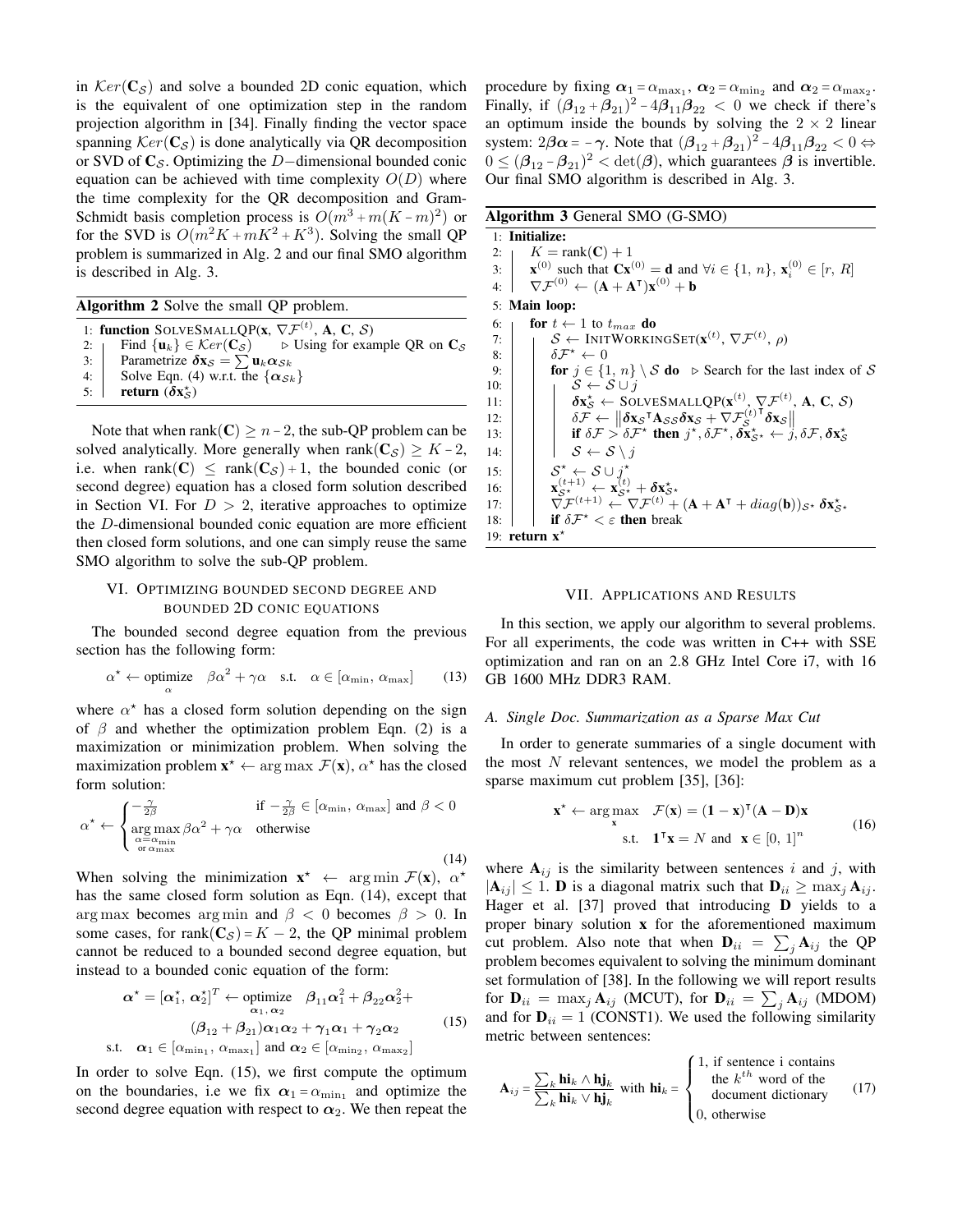In order to evaluate our algorithm adapted to perform summarization, we used the English sub-corpus of Concisus Corpus of Event Summaries [39], which contains 78 event reports and respective summaries, distributed across three different types of events: aviation accidents, earthquakes, and train accidents. To evaluate the quality of the summary, we used standard ROUGE [40], namely ROUGE-1, which is the most widely used evaluation measure for this scenario. We generate 3 sentence summaries, commonly found in online news web sites, like Google News. We compared our algorithms against LexRank [41] and Centrality [42] for a better understanding of the improvements. We also measured Max ROUGE-1 which was obtained by selecting the highest ROUGE-1 value among all possible combination of three sentences.

Table I outlines the result of our algorithms and the baselines on the Concisus dataset. Method CONST1 outperforms the LexRank and Centrality baselines, as well as the other two methods MDOM and MCUT.

| Alg.                                                         |  | LexRank Centrality MDOM MCUT CONST1 |  |  |  |  |  |
|--------------------------------------------------------------|--|-------------------------------------|--|--|--|--|--|
| ROUGE-1 0.428 0.443 0.482 0.489 0.506                        |  |                                     |  |  |  |  |  |
| TABLE I                                                      |  |                                     |  |  |  |  |  |
| ROUGE-1 RESULTS ON THE CONCISUS DATASET. MAX ROUGE-1: 0.646. |  |                                     |  |  |  |  |  |

#### *B. Support Vector Machine*

We wanted to make sure that our algorithm was still performing comparably to the LIBSVM for the problem of SVM, even though we extended SMO to a more general class of problems. In order to evaluate our algorithm we used the datasets "adult" (adu.), "webpage" (web.), "cod-rna" (cod.), and "splice" (spl.) from [43]. The adult dataset is composed of nine partitions: a1a  $\rightarrow$  a9a and the webpage dataset is composed of height partitions: w1a  $\rightarrow$  w8a. For both datasets, each partition starts with a small training set and a large testing one, and ends with a large training set and a small testing one. We run our experiments on each partition. Implementation-wise, we used the standard LIB-SVM code wrapped in the OpenCv library with the RBF kernel  $K_{RBF}(\mathbf{x}^i, \mathbf{x}^j) = e^{-\gamma ||\mathbf{x}^i - \mathbf{x}^j||^2}$ . For our approach we used  $\bar{K}(\mathbf{x}^i, \mathbf{x}^j) = 1 - K_{RBF}(\mathbf{x}^i, \mathbf{x}^j), \ \varepsilon = 10^{-5}$ . We initialize our system with  $\leq$ 10 random support vectors. We also used the same grid search ( $\gamma \in [0, 1]$ ,  $\gamma_{\text{incr.}} = 10^{-5}$ ) for both methods for fair comparison. Note that our implementation did not account for further optimizations including caching and shrinking, other heuristics based on the support vector margins or decision constraints [2]. Table II shows the baseline on the aforementioned datasets and Table III shows the results of our algorithm. While our approach provides slightly better accuracy, our solution is also sparser in terms of numbers of support vectors. Hence our approach only takes fewer iterations to converge, leading to a training time smaller than with the standard LIBSVM approach.

# *C. Toy Experiments for rank*( $C$ ) > 2

In order to test our approach for rank(C) > 2, we used an extended version of the maximum cut problem described in

|                  | $#$ feat. | train, size              | test. size                |  |  |
|------------------|-----------|--------------------------|---------------------------|--|--|
| adu.             | 123       | $1605 \rightarrow 32561$ | $30956 \rightarrow 16281$ |  |  |
| web.             | 300       | $2477 \rightarrow 49749$ | $47272 \rightarrow 14951$ |  |  |
| cod.             |           | 59535                    | 271617                    |  |  |
| spl.             | 60        | 1000                     | 2175                      |  |  |
| <b>THANT PIT</b> |           |                          |                           |  |  |

| TABLE II |  |
|----------|--|
|----------|--|

| DATASET SPECIFICATIONS. THE ADU. AND WEB. DATASETS ARE                        |
|-------------------------------------------------------------------------------|
| PARTITIONED IN INCREASING TRAINING SET SIZE AND DECREASING                    |
| testing set size. The symbol, " $a \rightarrow b$ " indicates the size range. |
| THE SAME TERMINOLOGY WILL BE USED FOR TABLE III.                              |

|                    | adu.                     | web.                      | cod.  | spl. |
|--------------------|--------------------------|---------------------------|-------|------|
| acc. LIBSVM $(\%)$ | $79.5 \pm 0.5$           | $97.7 + 0.3$              | 66.7  | 83.6 |
| acc. ours $(\%)$   | $80.4 \pm 1$             | $97.3 + 0.04$             | 85.1  | 84   |
| #SV LIBSVM         | 200                      | $\sim$ 200                | 200   | 200  |
| $#SV$ ours         | $137.8 + 67.9$           | $110 + 18.9$              | 39    | 197  |
| t.t. LIBSVM (ms)   | $28.8 \rightarrow 683.8$ | $92.9 \rightarrow 2343.7$ | 176.6 | 22.9 |
| t.t. ours (ms)     | $7.82 \rightarrow 142.3$ | $6.32 \rightarrow 182.9$  | 70.1  | 8.3  |

TABLE III

ACCURACY (ACC.), NUMBER OF SUPPORT VECTORS (#SV) AND TRAINING TIME (T.T.) FOR THE BEST PARAMETER  $\gamma$  ON SVM BINARY CLASS DATASETS FOR LIBSVM AND OUR APPROACH.

Eqn. (16). The new QP problem is formulated as follows:

$$
\mathbf{x}^* \leftarrow \arg \max_{\mathbf{x}} \quad \mathcal{F}(\mathbf{x}) = (\mathbf{1} - \mathbf{x})^{\mathsf{T}} (\mathbf{A} - \mathbf{I}) \mathbf{x}
$$
  
s.t. 
$$
\mathbf{C}\mathbf{x} = \mathbf{d}, \ \mathbf{I} = \text{identity}, \ \mathbf{x} \in [0, 1]^n
$$

$$
\mathbf{A} \in \{0, 1\}^{n \times n}, \ \mathbf{C} \in \{-1, 1\}^{m \times n} \quad (18)
$$
  
where 
$$
\mathbf{C}_1^{\mathsf{T}} = \mathbf{1} \text{ and } \mathbf{d}_1 = N \text{ and } \forall i > 1
$$

$$
\mathbf{C}_{ij} \in \{0, 1\}^n, (\mathbf{C}\mathbf{1})_i = 0 \text{ and } \mathbf{d}_i = 0
$$

A is randomly initialized with a level of sparsity of 70%, i.e. only 30% of the values of **A** are 1s. We fix rank( $C$ ) = m, and to guarantee that  $C$  has  $m$  independent columns, we build  $C$ as follows:

C = " 1 | 2I − 11<sup>|</sup> 1 R # R ∈ {−1, 1} m−1×m−2 = 1 . . . . . . . . . . . . . . . . . . . . . . . . . . . . 1 1 −1 . . . −1 1 −1 1 . . . −1 1 . . . −1 1 1 −1 . . . −1 −1 . . . . . . . . . 1 1 . . . −1 −1 . . . 1 1 1 1 . . . (19)

Here the first  $m$  columns of C are guaranteed to be independent from the  $m - 1 \times m - 1$  sub-matrix 2I-11<sup>T</sup>. It is also clear that the  $m<sup>th</sup>$  column is also independent from the first m−1's. In order to guarantee that  $({\bf C} {\bf 1})_{i>1} = 0$ , we define **R** such that  $(\mathbf{R} \mathbf{1})_i = m - 4$ , i.e. each row of  $\mathbf{R}$  has  $(m - 2 + \frac{n - m}{2})$ 1's and  $(2 + \frac{n-m}{2})$  -1's. Since we also want to guarantee that the constraints  $Cx = d$  can be respected in the box space  $\mathbf{x} \in [0, 1]^n$ , for  $k < m$  we choose  $\mathbf{R}_k = -\left(2\mathbf{I} - \mathbf{1}\mathbf{1}^\mathsf{T}\right)_k$ , and for  $k \geq m$  we simply set  $\mathbf{R}_k$  to be a random column of 2I – 11<sup>T</sup> and  $\mathbf{R}_{k+1}$  =  $-\mathbf{R}_k$ . Finally we randomly swap columns and rows of C to minimize the biased introduced by the sequential construction of C. The identity matrix I is introduced to push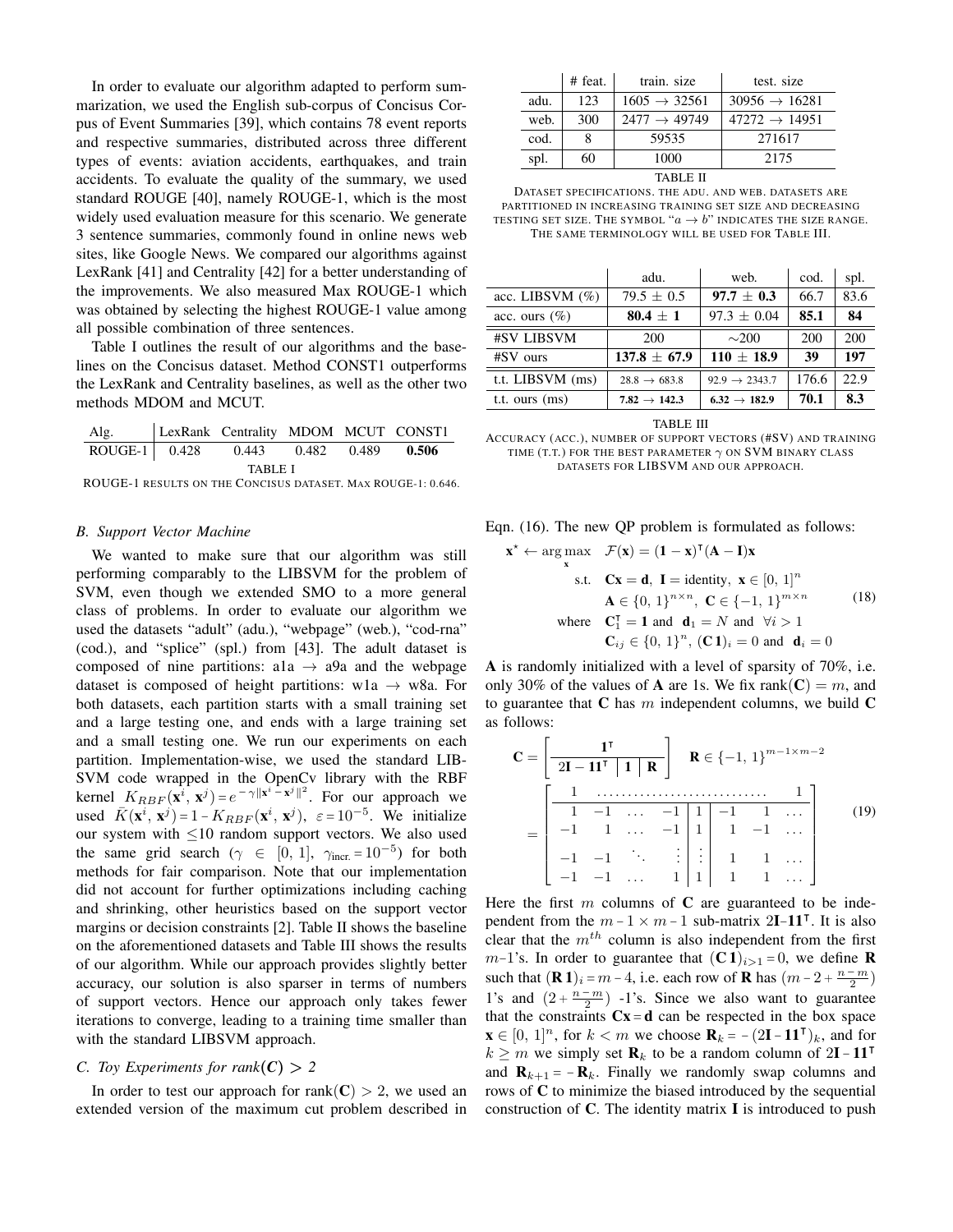the values of x to be binary. The additional  $m - 1$  constraints of C can be viewed at compatibility constraints enforced on the solution, i.e. while A represents the node connectivity in the graph,  $C_{2\leq i\leq m}^{T}$  represent sets of hyper-graph edges of node affinities for the final solution.

We set  $N = 5$  and test two additional variants of Alg. 3 for  $m = 4$  and  $m = n - 2$  with  $n = 100, 1000, 10000$ . For each  ${m, n}$  combination we run 100 instances of the OP problem with different A and C. The algorithm variant *"random working set"* (RWS-SMO) is replacing the working set selection by picking randomly unique indices for  $S^*$ . The variant *"null space reformulation"* (NSR-SMO) is based on the problem reformulation Eqn. (6) of Lemma 2. Note that we do not compare with simplex or interior point methods because naive use of general LP solvers would be computationally too expensive for large  $n$  and  $m$ . Table IV and V show the results of the different algorithms for  $m = 4$  and  $m = n - 2$ . The RWS-SMO is suboptimal as it picks dimensions that

|                 | $n = 100$ |      | $n = 1000$   |       | $n = 10000$ |                |  |
|-----------------|-----------|------|--------------|-------|-------------|----------------|--|
|                 | avg       | Time | $7a\sqrt{g}$ | Time  | avg         | Time           |  |
| RWS-SMO         | 110.3     | 7.14 | 1301.1       | 30.2  | 13832.4     | 1324.8         |  |
| NSR-SMO         | 128.2     | 5.71 | 1321.9       | 441.2 | 14366.1     | $1.62 \; 10^5$ |  |
| G-SMO           | 132.1     | 1.42 | 1389.5       | 9.35  | 14233.7     | 121.7          |  |
| <b>TABLE IV</b> |           |      |              |       |             |                |  |

AVERAGE SCORE  $\mathcal{F}^{\star}_{\text{\tiny{AVG}}}$  and proc. Time (MS) for  $m=4$ .

|                | $n=100$ |      | $n = 1000$ |               | $n = 10000$ |              |
|----------------|---------|------|------------|---------------|-------------|--------------|
|                | avg     | Time | avg        | Time          | avg         | Time         |
| <b>RWS-SMO</b> | 101.2   | 32.8 | 1252.5     | $8.41~10^{5}$ |             | $\gg 1.10^8$ |
| NSR-SMO        | 115.1   | 8.12 | 1289.0     | 684.8         | 12249.9     | $4.0810^{5}$ |
| G-SMO          | 113.5   | 7.90 | 1317.1     | 4580.4        | 11975.4     | $9.52~10^6$  |
| <b>TABLE V</b> |         |      |            |               |             |              |

AVERAGE SCORE  $\mathcal{F}_{\text{AVG}}^{\star}$  and time (MS) for  $m = n - 2$ .

don't necessarily need to be optimized, hence it takes more iterations to converge and the local optimum is worst than the other two approaches, showing the importance of the working set selection. For  $m = 4$ , the G-SMO algorithm is more efficient than its variants as it quickly recursively decomposes the small QP problem into smaller ones until a closed form solution can be used since  $m \ll n$ . For  $m = n-2$  the NSR-SMO variant is more efficient as it directly reduces to a bounded 2D conic equation.

#### VIII. DISCUSSION

In this section we want to tackle three aspects of our approach: (i) generalization of our approach to non-convex problems, (ii) convergence of Algorithm 3 and (iii) scalability of our approach. First, we do not make any assumption regarding the nature of the problem to solve, i.e. we do not take advantage of any particular structure for the matrix in the objective function (symmetric, positive/negative, semi-definite, etc), nor for the constraint system. If the problem is nonconvex, the optimum is only guaranteed to be local, as any other approaches trying to solve NP problems. Other technics, like simulated annealing, or additional knowledge on the initial solution can certainly improve the local optimum, but this is not the scope of the paper. However we do guarantee that Algorithm 3 converge to an optimum. Indeed, step 13 enforces that the objective function keeps being optimized and step 18 exits the iterative process when the objective function does not change any more. Finally our approach inherits from the low memory cost of the original SMO as it solves iteratively the minimal QP problems. The memory required at each iteration is linearly proportional to the rank of the constraints, making our approach scalable to large dataset when the constraints have low rank. When the constraints have very high rank ( $\geq$ n-1) we also showed that we can reformulate the problem directly in the null space of the constraints.

#### IX. CONCLUSION

In this research, we extended SMO to a more general form of QP problem than the initial SVM one, and used it to derive novel results in several fields of machine learning including document summarization and sparse SVM. First, we proved the conditions under which SMO can be used. Second, we established strategies and bounds in order to reduce the general QP problem to optimizing a sequence of smallest possible QP problems. Third, we show an 18% improvement on single-document summarization without using any supervised information. This result will enable substantial improvements in other summarization tasks, including multi-document summarization. Finally we showed that we can reformulate QP problems using graph theory problem transformations directly. Our sparse maximum clique formulation of SVM improves the accuracy of the original formulation by minimizing the model memory footprint and training time. In future research, we plan to explore additional application including schedule and task planning, Part-of-Speech tagging, image/video segmentation, and object tracking.

#### **REFERENCES**

- [1] J. C. Platt, "Sequential minimal optimization: A fast algorithm for training support vector machines," Advances in Kernel Methods - Support Vector Learning, Tech. Rep., 1998.
- [2] R.-E. Fan, P.-H. Chen, and C.-J. Lin, "Working set selection using second order information for training support vector machines," *J. Mach. Learn. Res.*, vol. 6, pp. 1889–1918, Dec. 2005.
- [3] N. Deo, *Graph Theory with Applications to Engineering and Computer Science (Prentice Hall Series in Automatic Computation)*. Upper Saddle River, NJ, USA: Prentice-Hall, Inc., 1974.
- [4] R. P. Singh and Vandana, "Article: Application of graph theory in computer science and engineering," *International Journal of Computer Applications*, vol. 104, no. 1, pp. 10–13, October 2014.
- [5] J. Shi and J. Malik, "Normalized cuts and image segmentation," *IEEE TPAMI*, vol. 22, no. 8, 2000.
- [6] I. S. Dhillon, Y. Guan, and B. Kulis, "Weighted graph cuts without eigenvectors: A multilevel approach," *IEEE Trans. Pattern Anal. Mach. Intell*, vol. 29, p. 2007, 2007.
- [7] W. Brendel and S. Todorovic, "Segmentation as maximum-weight independent set." in *NIPS*, 2010.
- [8] M. Pavan and M. Pelillo, "Dominant sets and pairwise clustering," *IEEE TPAMI*, 2007.
- [9] E. Zemene and M. Pelillo, "Interactive image segmentation using constrained dominant sets," *CoRR*, vol. abs/1608.00641, 2016.
- [10] P. F. Felzenszwalb and D. P. Huttenlocher, "Efficient graph-based image segmentation," *IJCV*, 2004.